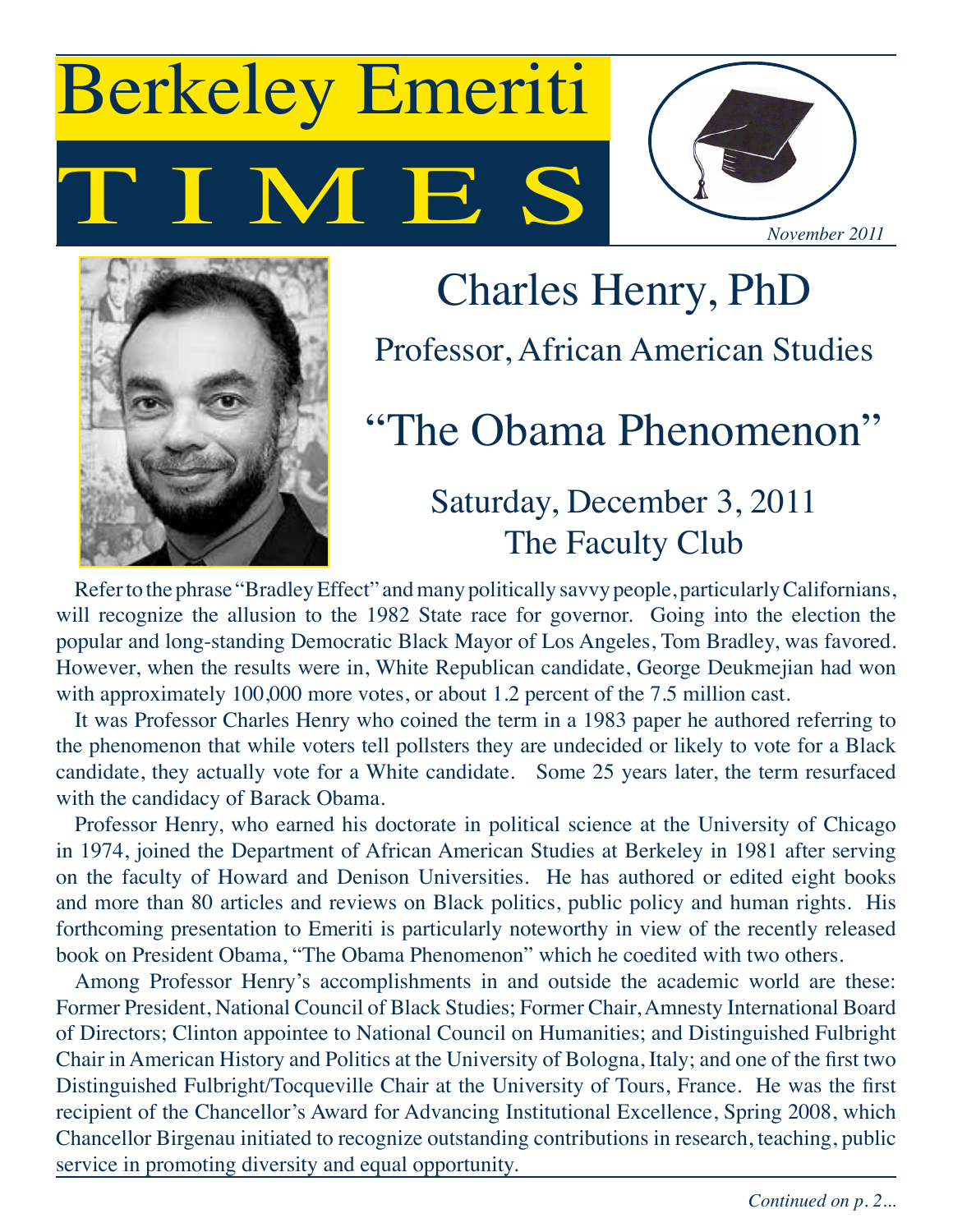#### UCB EMERITI ASSOCIATION EXECUTIVE COMMITTEE 2011-2012

**President** Edwin M. Epstein

First Vice President Caroline Kane

Second Vice President Patricia Cross

> **Treasurer** George Goldman

**Secretary** Barbara Davis

Berkeley Emeriti Times Editor Joan Trezek

> Members at Large Richard Herr Jack Kirsch Calvin Moore Karl Pister

CUCEA Representative Edwin M. Epstein

Past UCBEA Presidents Roger Glassey Dick Malkin Louise Taylor Larry Waldron

> **Stewards** Sue Cork Joan Glassey Mary Mortimer

Mailing Address UC Berkeley Emeriti Association 1925 Walnut Street # 1550 Berkeley, CA 94720-1550

UCB Retirement Center Patrick Cullinane, Director Summer Scanlan, Project Manager

Office UCB Retirement Center Phone 510/642-5461 Fax 510/643-1460 Web thecenter.berkeley.edu Email emeriti@berkeley.edu

### Berkeley Emeriti<br>T I M E S Berkeley Emeriti

#### Volume 21, Number 2

Published before each meeting of the UC Berkeley Emeriti Association: To provide closer networking for members with: meeting announcements, meeting reviews, executive committee actions, pertinent campus news, and to reach out to members who cannot attend the meetings. Editor: Joan Trezek Phone: 925/286-5745 Email: joan@trezekpublicrelations.com

#### **The Obama Phenomenon, Continued...**

When interviewed for "In What Ways is Obama Different," an article in the UC Berkeley News (October 2008) prior to the last election, Henry commented that Obama, like Michael Jordan and Ralph Bunche, appeared to be in a special category in which he transcended race. Henry went on to say that racial advancement in America has occurred at three critical historical points—all against the backdrop and aftermath of war; namely, the Revolutionary War, the Civil War and WWII. "I think we're in one of these periods with Obama (with two wars and a financial meltdown)," he added.

As the political scene heats up in anticipation of November 2012, Professor Henry's presentation couldn't be better timed.

#### **President's Message**

Dear Colleagues,

*In lieu of a message exclusively for UCBEA members, I am providing (below) the report of our activities submitted to the Council of the University of California Emeriti Association (CUCEA) at its meeting at UC Davis on October 27, 2011. I add my wishes for a joyous Holiday season and a healthy, fulfilling and peaceful 2012 to you and yours.*

#### **Mentoring Program**

UCBEA is initiating a mentorship program directed at two campus constituencies: undergraduate students who are first in their families to attend college; and assistant/associate professors new to the campus. The rationale for the program is to facilitate the academic and personal adjustment of newcomers to Berkeley who desire and would benefit from the wisdom and experience that is in ample supply among emeriti faculty. The UCBEA Mentorship Committee is developing mechanisms to help pair interested students or junior faculty with emeriti faculty so that there is an appropriate match between mentor and mentee. This semester we are in the process of identifying both emeriti mentors and students and junior faculty who wish to participate in the program. If all goes well, we plan to be up and running spring semester 2012. Professors emeriti have played lead roles in developing this. *(See p. 3 for more information).*

#### **Luncheon Speaker Series**

Each year UCBEA holds five Saturday luncheons for emeriti and their guests. The luncheon consists of an informal social hour, served lunch and a faculty speaker, frequently drawn from the Berkeley faculty. The September speaker was Professor Emeritus Charles H. Townes, Nobel Laureate in Physics and inventor of the laser, who re-

*Continued on p. 3...*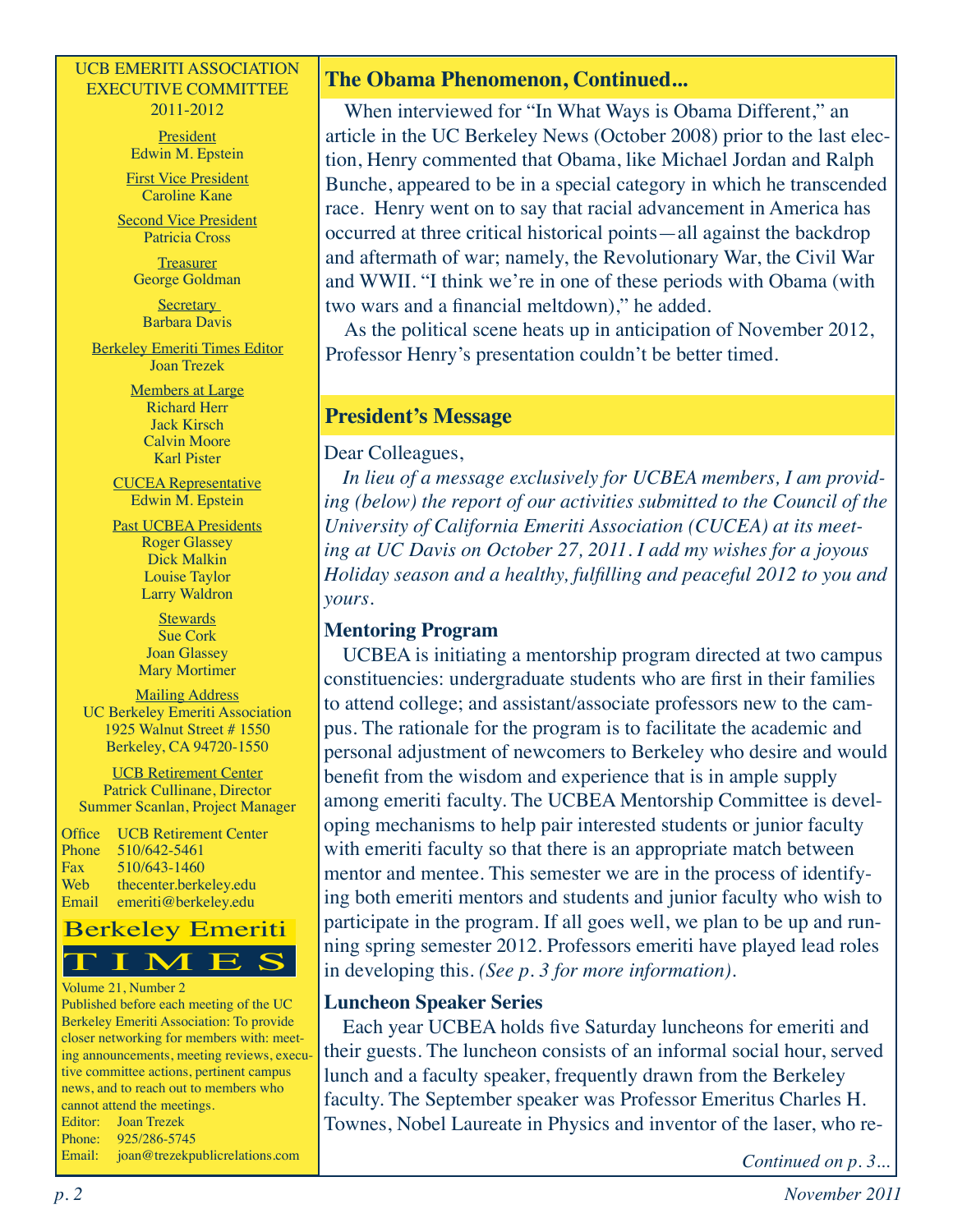#### **President's Message, Continued...**

ceived the Emeritus lifetime achievement award. Future speakers are:

December 3, 2011 – Professor Charles Henry, African American Studies, "The Obama Phenomenon"

January 21, 2012 – Professor Kenneth Goldberg, IEOR and New Media Center March 17, 2012 – The Honorable Goodwin Liu, Justice, California Supreme Court, and Professor, Berkeley Law School May 5, 2012 – Pamela S. Fass, Department of **History** 

Colleagues from other campuses are invited to attend the luncheons. For reservations, contact the Faculty Club at 510-540-5678, ext. 224.

#### **Luncheon Table**

Beginning January 12, 2012, UCBEA will have a twice-monthly Emeriti Luncheon Table at the Faculty Club. A table will be set-aside at noon in the Great Hall exclusively for emeriti to gather for congenial, collegial conversation and repast. The Emeriti Luncheon Table will be held on the 2nd and 4th Thursdays of each month.

#### **Membership**

The current membership of UCBEA is about 300 out of a little over 1,000 emeriti faculty. A priority for the 2011-2012 year is to enlarge the UCBEA membership with special emphasis on recruiting newer emeriti and encouraging lapsed members to rejoin. Effective with the 2012-2013 academic year, annual membership dues will increase from \$15.00 to \$25.00 to offset the rising costs of conducting our activities.

#### **Emeriti Times**

The Emeriti Times is now being distributed primarily online with a special "opt out" option for members who still wish to receive a paper copy. Cost reduction and producing a more attractive publication are the motivating factors for the change.

#### **Senior Housing**

Members of the UCBEA Executive Committee

are actively involved through the UCB Retirement Center Policy Board in discussions with campus facilities management and private developers concerning the development of an older adult housing project in Albany, which will be attractive to emeriti. Discussions are at a seminal stage. UCBEA will provide future updates.

In summary, this fall semester has been a busy time for UCBEA and spring 2012 promises to be even more so as the mentorship program gets off the ground.

> *Respectfully Submitted, Edwin M. Epstein President, UC Berkeley Emeriti Association*

#### **UCBEA Mentoring Program to Launch Spring 2012**

The UC Berkeley Emeriti Association (UC-BEA) is enlisting your energy to work with our incoming students, freshmen and transfer students, and our incoming Assistant Professors. The incoming students will be first generation college-goers, the trailblazers for their families. The Assistant Professors will reflect our many Departments. All of them need to learn the unwritten rules to navigate the University and maximize their success at Berkeley. They are all smart, motivated, creative leaders, whether undergraduates or new faculty. Retired faculty have enormous experience to share in order to guide, enlighten, and even amuse these new explorers of the Berkeley community and culture.

*What is the value for you, the retired Faculty?*  You will be helping our newest campus members to stay the course, particularly when confronted with roadblocks. More importantly, you will be helping them AVOID roadblocks. You will be assisting them to move into the independence of thought and action to allow them to become campus leaders.

*How does this happen?* The UCBEA will facilitate the meeting, the matching of mentors *Continued on p. 4...*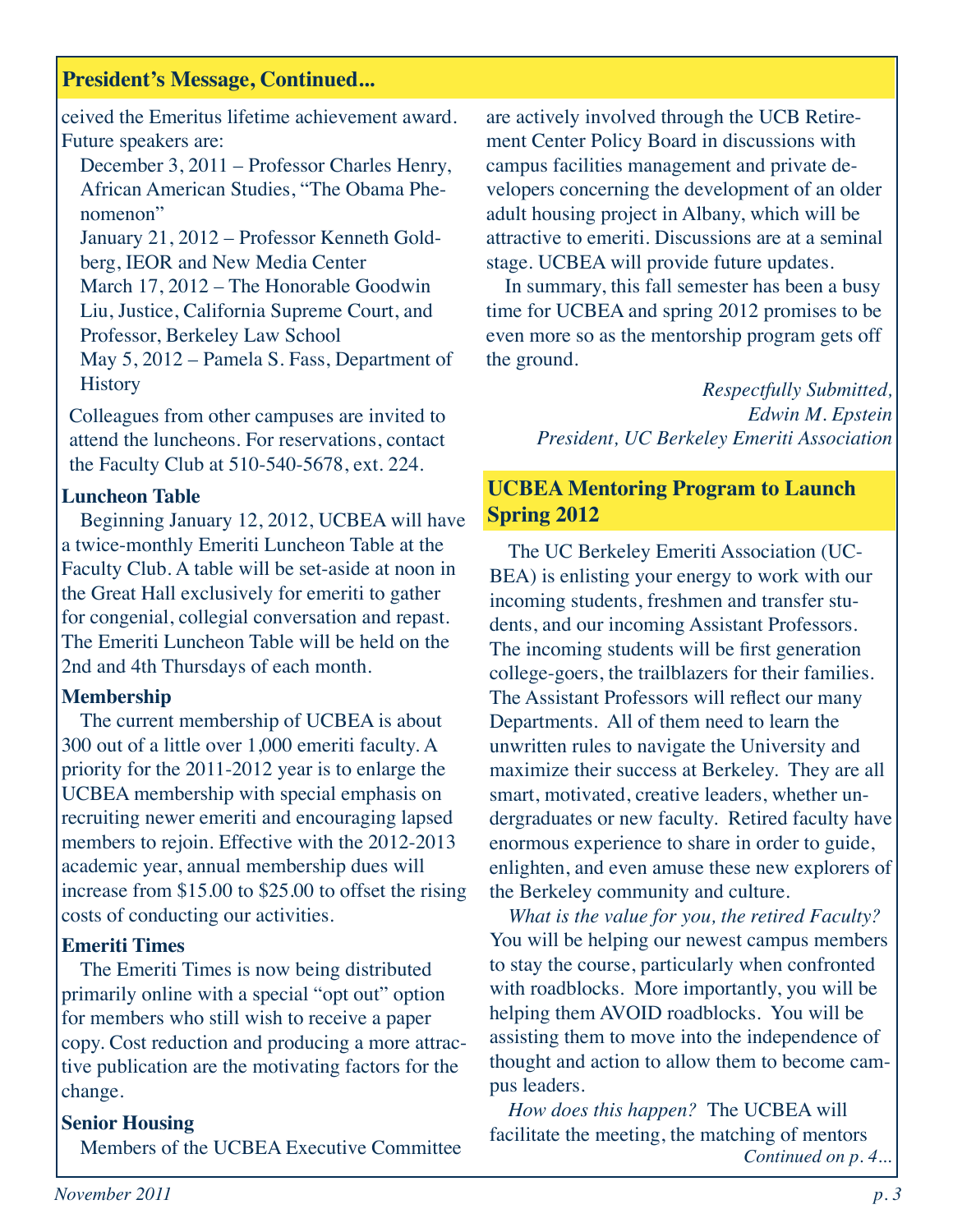#### **Mentoring Program, Continued... CUCEA Report**

and mentees, the monitoring of the process to coax successful interactions, and the collection of feedback to ensure the process works well for both parties. "Training" will be provided for both mentors and mentees about expectations and how to handle issues that arise. Mentors will meet to talk with each other about the process, and mentees will come together for sharing purposes, allowing feedback in both directions.

*Why start this program?* Many members are eager to stay connected with Cal and to share tips with new comers about resources on and off campus. Because members have years of experience working the internal "gears" of Berkeley, they know whom to contact for information. Even though many years separate a UCBEA member from an undergraduate or an Assistant Professor, retired faculty have plenty to share and a willing ear to hear concerns. The goal is to make transitions as seamless as possible and to "grease the skids" to enable inclusion into the Berkeley community.

*When does this begin; what's the time commitment?* The plan is to hold the first "meet and greet" in early Spring. We are recruiting YOU now so that you can either attend a meeting or get information by email during the Fall semester. The students are being recruited with assistance from the Coalition for Excellence and Diversity in Math, Science and Engineering, though students in other disciplines can participate. A reception early in the Spring will allow prospective mentors/ mentees to meet informally. The Mentor Committee would "match" participants as a first step. Then, monthly meetings at a minimum would be expected, either in person (preferably) or electronically. A meeting once every 3 months for the mentors to share experiences and ideas is envisioned. Similarly, mentees would come together quarterly.

We welcome your interest in this effort and experiment. Please contact Caroline Kane, First VP, UCBEA at kanecm@berkeley.edu.

The acronyms CUCEA/ CUCRA stand for the Council of UC Emeriti Associations and the Council of UC Retiree Associations, respectively. These councils meet together twice yearly; in the Fall at a northern campus, and in the south in the Spring. An afternoon tour of the Mondavi Institute research winery and brewery was informative. The Thursday morning joint meeting was addressed by Mel Stanton of the Regents' Office of the Treasurer. His good news was that the retirement fund was up 22% at the end of June from the previous year. The not-so-good news--the fund assets are still not enough to meet the actuarial obligations to future retirees. None of this affects UC's obligation to continue paying pensions owed to current retirees. The formal University recognition of the retiree associations, which have covered our officers by the Universities liability policy, has been delayed because the Academic council has raised some trivial objections.

In the afternoon meeting of CUCEA, the treasurer reported that with reduced income due to budget cuts, the reserve fund will last only about ten years. The consensus was that a dues increase is not immediately necessary.

Some highlights from the campus reports;

--**Davis**: has 636 members. The Video Records Project is producing DVDs of interviews with emeriti and administrators to document the history of the campus.

--**Irvine**: will host the Spring 2012 meeting. A survey of emeriti and retirees regarding a possible on-campus retirement facility is underway.

--**UCLA**: has over 900 members. Several dinner meetings are held each year, as well as performances and concerts. They hope to make the title of Research Professor available to emeriti.

--**Santa Cruz**: meets on a Thursday for lunch and speaker every other month with an average attendance of 35. They also sponsor two community-wide lectures per year, featuring distinguished Emeritus professors.

*Roger Glassey*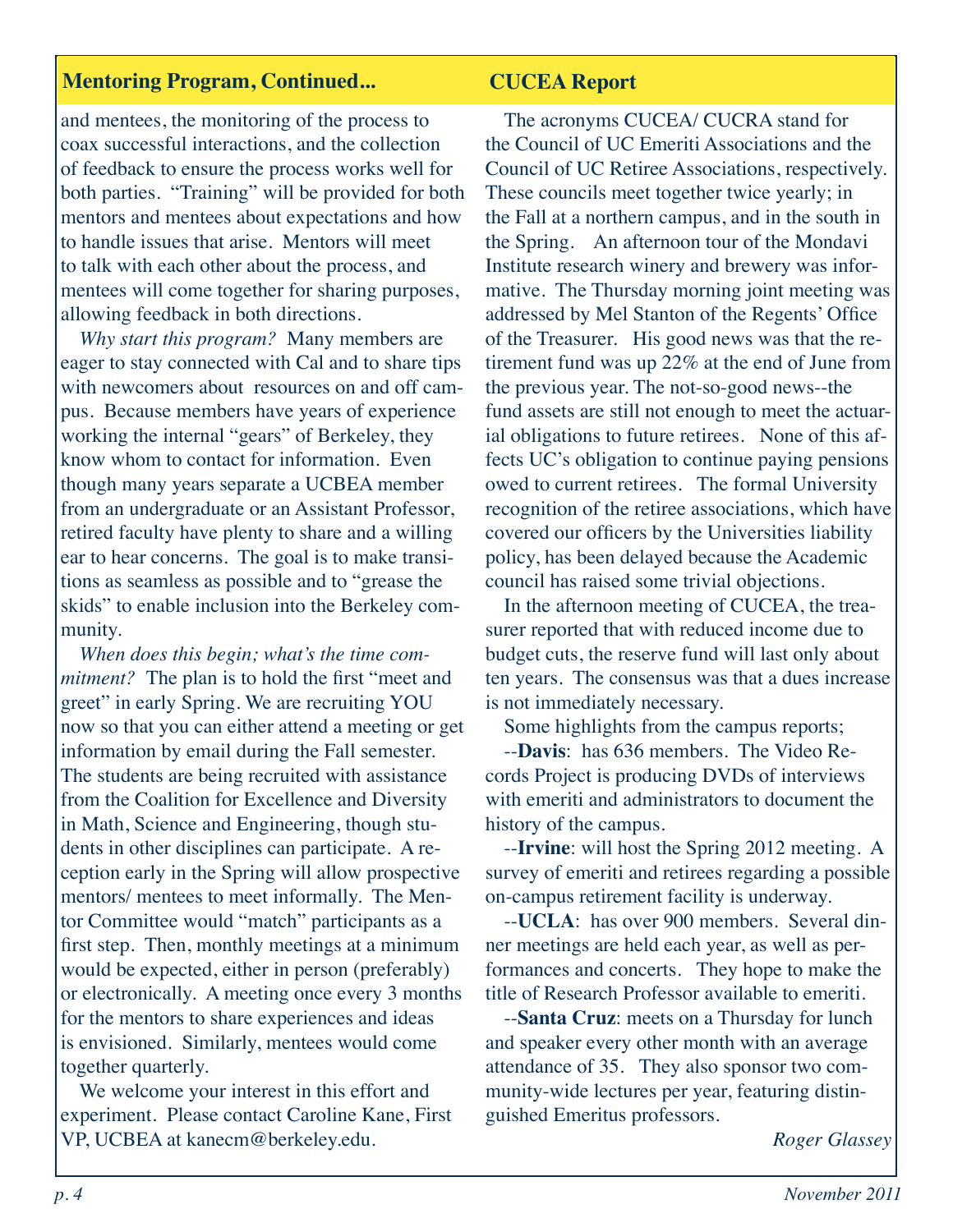#### **Retirement Center Updates**

#### **Planning Underway for 15th Anniversary**

Next year the UCB Retirement Center will celebrate its 15th anniversary. An anniversary committee with Professor Emeritus Howard Mel as a member is planning a series of activities for next year. Please feel free to share your suggestions with him.

#### **Educational Programs**

On December 1st, the Center is jointly sponsoring with the Faculty Club, a lecture by Professor Emeritus Frederic Tubach on "German Voices: Memories from Life in Hitler's Reich." Lecture will be at the Faculty Club from 4:30 to 6:00 pm. Register with the Club at 510-540- 5678; \$10 fee for Club members. Learning in Retirement continues to offer free educational programs for retirees. The Center's January newsletter will announce the spring programs, including a four-part series on the new Bay Bridge.

#### **Caregiving**

In collaboration with the UCB Elder Care Program, the Center is supporting a class on "Caregiving and the 'Holiday Blues" on Dec. 6 at the Tang Center, noon to 1:30 pm for emeriti in caregiving roles, Contact Care Services at 510-643- 7754 to register. The Center is also developing a retiree caregiver support group; more details to follow in the next edition of *the CenterPiece*  newsletter.

#### **Health Insurance Counseling and Advocacy Program (HICAP)**

HICAP provides free assistance to people with concerns related to Medicare: billing and claims, Medicare Supplemental Insurance and Advantage Plans, Part D plans, Long Term Care Insurance, and insurance fraud or abuse issues. Retirement Center constituents are eligible to make an appointment and meet with a HICAP Counselor for a personalized session at the Retirement Center. Follow these easy steps: 1) Call HICAP at 510-839-0393 and 2) Identify yourself as a Retirement Center constituent and request

an appointment. Appointments are on the second Wednesday of each month. HICAP is part of the Legal Assistance for Seniors program in Alameda County.

#### **Faculty Club Christmas Dinner**

The annual Christmas parties will be held on December 7, 8, & 9, 2011. The staff has begun planning the feast and preparing decorations, and the Monks, blessed with several emeriti voices, have started practicing their choral offerings. The Faculty Players are rehearsing their new skit and the Brass Ensemble is polishing their instruments. As usual, reservations are filled on a firstcome, first-serve basis. Cost for an entertaining evening, a five course meal and ample libations is \$75 per person. Contact Susan Christie at The Faculty Club, 510-540-5678 ext.224, for more information.

#### **OLLI@Berkeley Winter Programming**

OLLI @Berkeley is an inquiring and stimulating community of adults, age 50 and above, exploring new areas of knowledge and traditional disciplines. There are no exams/grades and instructors are encouraged to teach the courses they have always wanted. Such teaching is rewarded by the opportunity to work with mature and intelligent students drawn from diverse backgrounds and cultures. Membership in OLLI @Berkeley means discovering new friends, new knowledge, new capacities, and new ways to bring meaning and enjoyment to our lives.

Learn about the Winter 2012 courses at the Open House on Tuesday, January 17, from 10 am – 12 noon. The term's UCB faculty includes Ronelle Alexander and Steve Tollefson, as well as Alex Saragoza, who will also lead a group tour to Cuba. Also check out our course offering at the Lafayette Library and Learning Center. The Winter 2012 term begins on January 30. Course schedule and other details available at olli.berkeley.edu or by calling 510-642-9934.